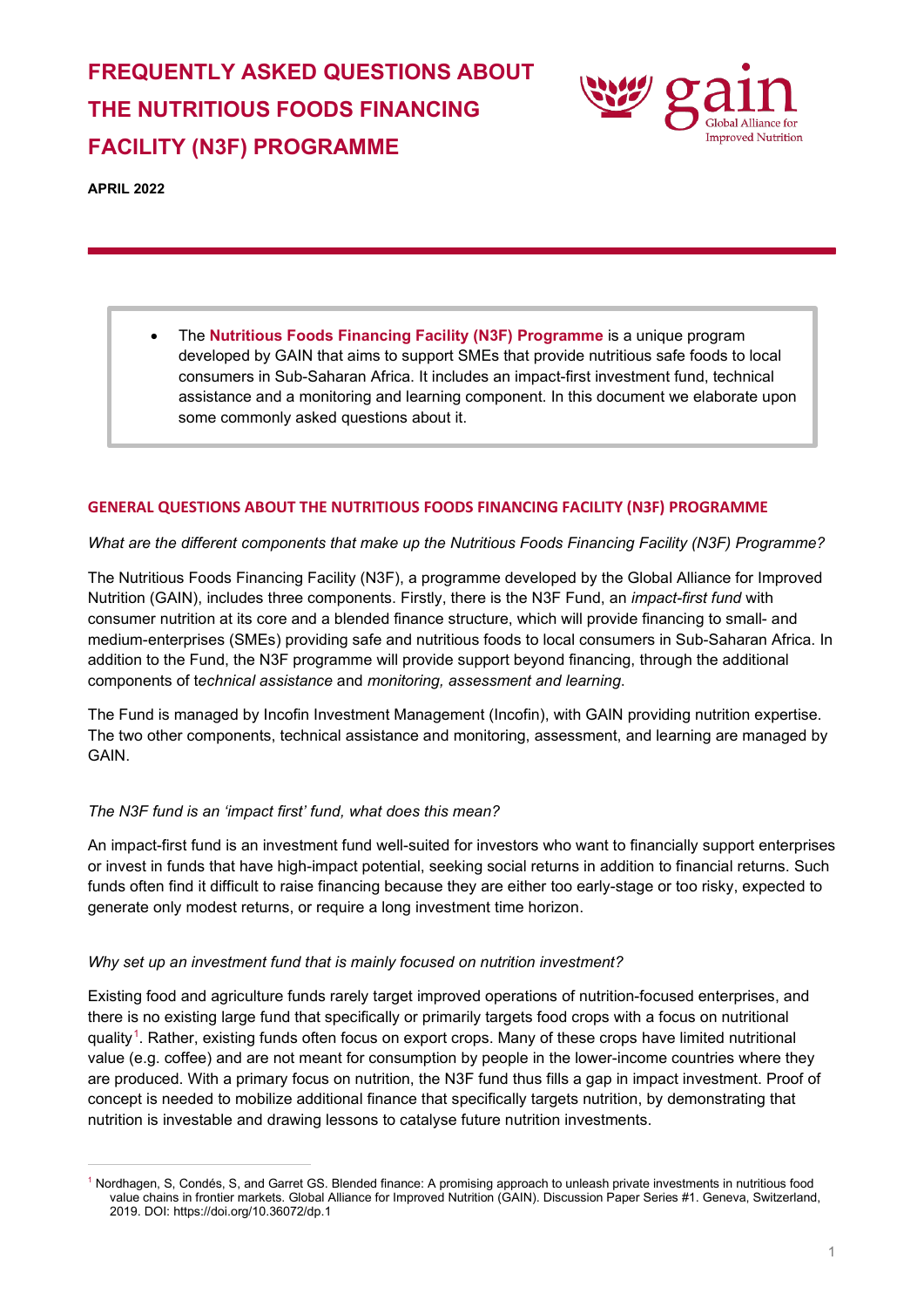## *What is the value of the partnership between GAIN and Incofin in the N3F programme?*

GAIN and Incofin provide a perfect combination of skills and expertise. On the one hand, GAIN brings nutrition expertise and significant presence in sub-Saharan Africa, having provided targeted technical assistance to over 134 SMEs across the food supply chain and convened and trained over 2,000 businesses in 7 countries between 2013 and 2019. Incofin, on the other hand, is a licensed investment fund manager, with over 20 years' experience in private debt and equity investment in emerging markets and 1 billion euros in assets under management.

## **N3F'S FUND STRUCTURE AND PIPELINE**

## *What is the geographic focus of the N3F fund?*

N3F focuses on small- and medium-enterprises in sub-Saharan Africa (SSA). This includes countries where GAIN has a presence - Tanzania, Kenya, Mozambique and Nigeria – as well as a range of other countries including Rwanda, Burkina Faso, Ivory Coast, Niger, Senegal, Benin, Uganda, Mali, and Ghana.

## *What criteria will be used for the selection of SMEs that will be part of the N3F's pipeline?*

Work is ongoing to develop a promising pipeline of SMEs delivering nutritious safe foods. To define whether the criteria of nutritious and safe foods are met, we use a classification based on the [GAIN's definition of](https://www.gainhealth.org/sites/default/files/publications/documents/gain-briefing-paper-series-8-gain-definition-of-nutritious-and-safe-foods.pdf)  [nutritious and safe foods.](https://www.gainhealth.org/sites/default/files/publications/documents/gain-briefing-paper-series-8-gain-definition-of-nutritious-and-safe-foods.pdf) By focusing on nutrition impact for local consumers, we focus on SMEs that provide nutritious safe foods for domestic or regional markets within Sub-Saharan Africa mainly, rather than for export outside SSA. We also examine non-nutrition-specific aspects of impact, such as gender equity and environmental sustainability. As the N3F Fund is a debt fund, we are looking at SMEs that are ready for scale and have unmet capital and technical assistance needs, with operational track-record and ability to repay a loan.

## *Does N3F provide financial services to SMEs in local currency or otherwise?*

The N3F Fund will provide financing to SMEs mainly in local currency, evaluating each SME's ability to repay and not burdening the enterprise with having to repay increasing hard currency loan amounts negatively affected by depreciating local currencies.

## *What is the N3F's fund structure?*

N3F proposes a [blended finance](https://www.convergence.finance/blended-finance) structure, providing different capital tranches designed to accommodate for different risk profiles. Such a structure is intended to attract a variety of investors interested to contribute to the nutrition improvement agenda in Sub-Saharan Africa through an impact first investment strategy.

# **N3F'S REACH AND IMPACT**

*Why is it important that we support small and medium enterprises to produce nutritious safe foods for lowincome consumers in domestic markets?* 

Small and medium enterprises are the backbone of many food systems and thereby a critical engine of transformation. In Africa, for example, [they produce over 80% of animal-source foods, fruits and vegetables,](https://doi.org/10.36072/wp.2) while processing or handling about 65% of food in later stages of the value chain. For low-income consumers SMEs are particularly essential for ensuring access to nutritious, safe foods. Despite their